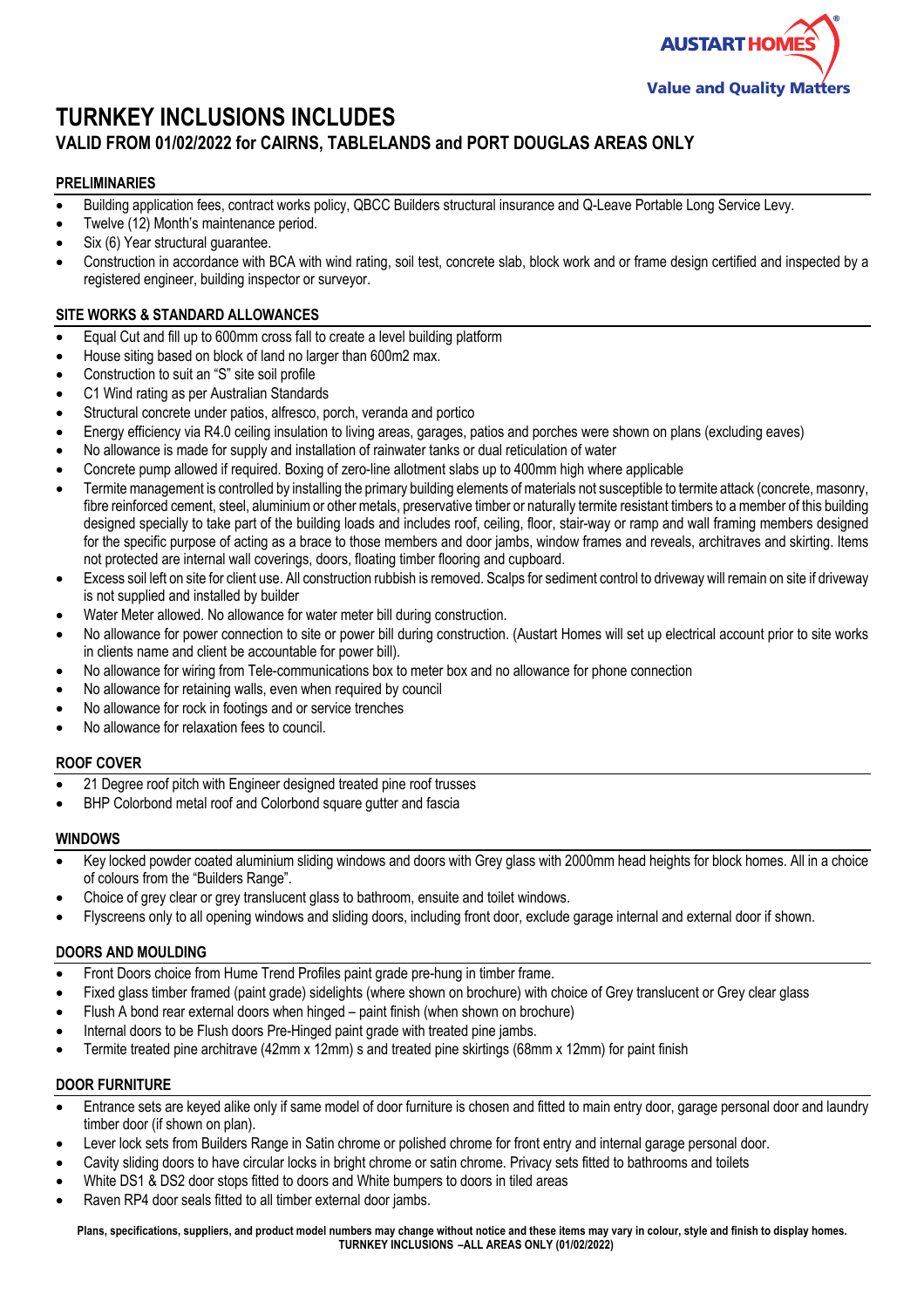## **GARAGE DOOR**

• 5000 x 2100mm high (approx.) Colorbond Panelift door to garage with remote control or handset in a choice or colours

## **ROBES & LINEN**

- Hinged Flush doors pre-hinged system (for paint finish)
- Powder coated white or silver wire ventilated shelves to robes and linen
- 1 shelf with hanging rail to all robes, 4 shelves to linen and storeroom if shown on brochure, excluding store provision. 1 Shelf to broom cupboard (if shown on brochure), 4 melamine shelves to walk in pantry (if shown on brochure)

## **ELECTRICAL**

- 10 Lineal metres of underground power allowed (owner to apply & pay for connection fees and power during construction)
- Circuit breaker board with earth leakage
- Conduit only from pillar box to meter box. Wiring only in house to outside wall for connection by tele-communications company and wall plate for one phone point.
- One television point with six lineal meters of coaxial cable
- White Clipsal 2000 series (or equivalent) lights and power points and LED white downlights. (As shown on plans)
- External wall mounted bunker light outside laundry when no eaves or LED white downlight when eaves. (When shown on electrical plan)
- 3 External up and down Stainless-Steel wall lights to front façade. As shown on plan.
- Smoke detectors hard wired with battery backup
- 250 Litre Hot Water unit.
- 1200mm white metal 3 bladed ceiling fans to bedrooms, living areas and patios (As shown on electrical plan)
- Split System Inverter Cooling Only Air Conditioning Units to bedrooms, living area (dining and kitchen area included in this area), media room (if shown on plan) and study (if shown on plan, excludes study nooks) (Locations of indoor and outdoor units as shown on plans by builder)

#### **KITCHEN**

- Laminex board (from TURNKEY range) in choice of colours to cupboard doors and end panels with matching 2mm PVC edge strips
- Rolled edge laminate bench tops (from TURNKEY standard colour range)
- Kitchen kick boards constructed of ply allowed for tiling.
- One 450mm wide bank of drawers with cutlery tray to top drawer
- Full access corner cupboards where applicable
- Dishwasher provision with cold water point and single power point
- Fisher & Paykel DW60FC1X1 Stainless Steel Dishwasher (Single door)
- Fisher & Paykel OB60SC7LEX1 600mm wide stainless steel wall oven
- Fisher & Paykel CE604LBX2 600mm 4 burner Electric ceramic glass cook top
- Fisher & Paykel HC60PLX4 600mm Pyramid Canopy Stainless Steel rangehood with stainless steel flue
- Oliveri Tasman Endeavour double bowl 1135mm stainless steel sink with single drainer and Raymor Projix chrome sink mixer

## **PLUMBING & DRAINAGE**

- Front and rear yard taps fitted with back flow prevention values (2 total)
- Water, storm water and sewer to suit standard block up to 600m2 in size with 6m setback only from front for stormwater and power and water connections.
- Temperature limiting valve to whole of house to reduce risk of scalding and 500kpa pressure limiting valve to whole of home if required

## **BATHROOMS, WATER CLOSETS AND POWDER ROOM**

- Raymor Atlanta MKII toilet suite with dual flush china cistern and semi concealed pan in white with soft close seat.
- Approx. 900mm high square polished edge mirrors to full length of vanity finishing with top of shower.
- Raymor Recline acrylic 1650mm long bath in white.
- Up to 2000mm high clear glass perimeter framed shower screen with semi frame-less pivot door if separate shower, in choice of colours
- Raymor Projix mixers to basins, bath & shower with Palio Swivel chrome spout to bath with AAA rated Raymor Malaney Round shower arm.
- Approx. 460mm deep x 900mm wide (1200mm if shown on plan) wall hung floating or to the floor vanity in Choice of Colours and Styles from the Fienza Universal Range with Soft Close Drawers, White Ceramic top and bowl with 1 tap hole to bathroom and ensuite were shown on plan.
- Raymor Projix double towel rail or 2 towel rings if towel rails do not fit and toilet roll holder in chrome, towel ring to powder room and/or vestibule if applicable.

## **WET AREA TILING (no allowance for main area tiling)**

- Ceramic Tiles up to 450 x 450 from TURNKEY RANGE of tiles (allowance of \$27.50m2 inclusive of GST) with grout between 3 and 5mm wide (depending on quality of tiles) to Alfresco and Porches as shown on plans including riser tiles to perimeters of Alfresco and Porch slab edges where visible.
- Wall tiles approx. 2000mm to shower areas only and approx. 600mm over bath, kitchen bench-tops and underside of canopy range hood, 600mm over laundry tub with up to one tile over vanities. Skirting tiles to garage internal slab edges where shown.
- Floor tiling to laundry (if shown) plus bathroom, vestibule, toilets, powder room and ensuite with approx. 200mm high skirting tile
- Floor and wall tiles laid square. No allowance for patterns, frieze, boarder tiles, mosaics and sub way tiles or sealing if required

**Plans, specifications, suppliers, and product model numbers may change without notice and these items may vary in colour, style and finish to display homes. TURNKEY INCLUSIONS –ALL AREAS ONLY (01/02/2022)**